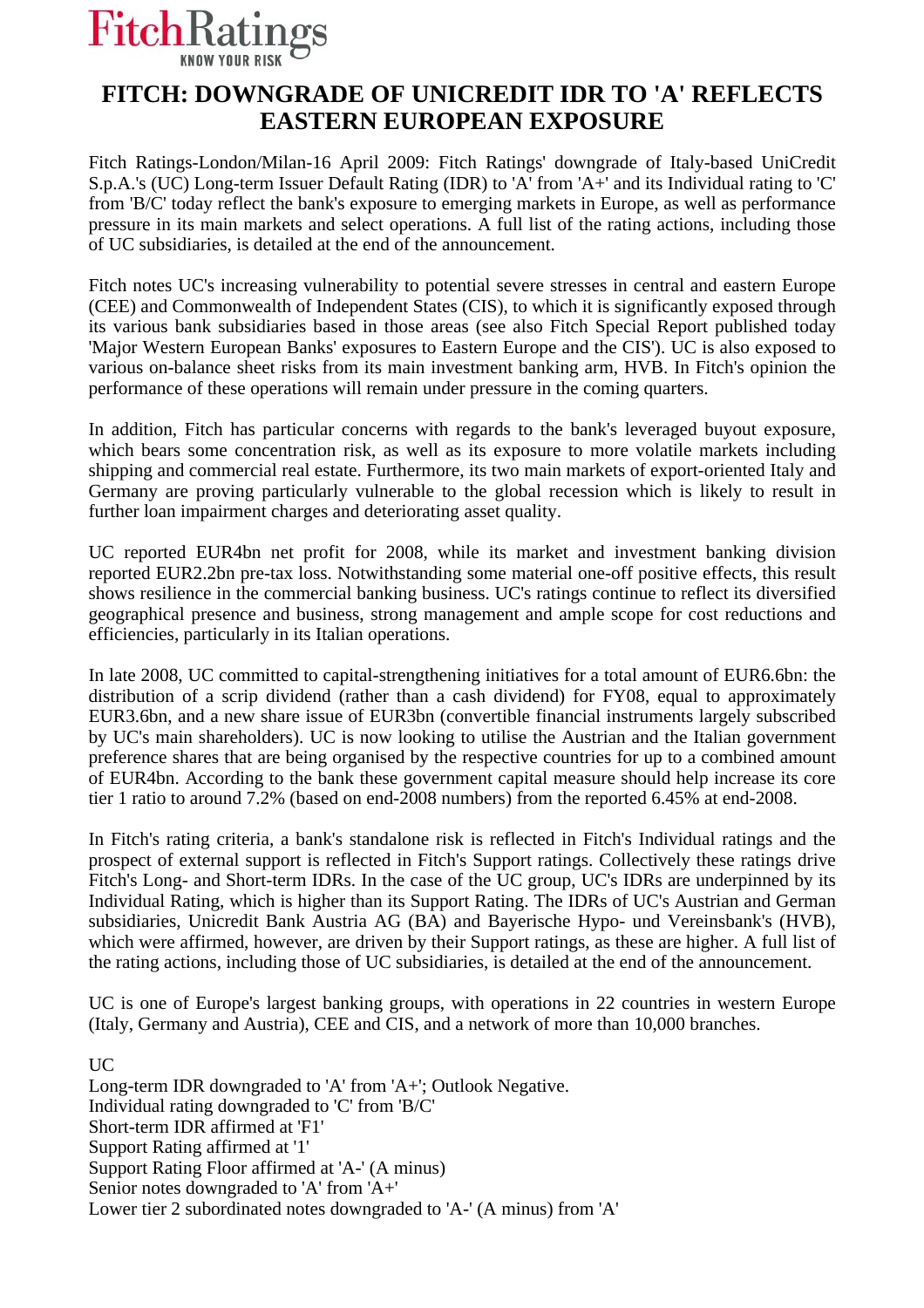Upper tier 2 subordinated notes downgraded to 'BBB+' from 'A' Tier 3 subordinated notes downgraded to 'BBB' from 'A-' (A minus) Preferred stock downgraded to 'BBB' from 'A'

Rating actions on UC's subsidiaries are as follows:

UniCredit Banca di Roma S.p.A. Long-term IDR: downgraded to 'A' from 'A+'; Outlook Negative Short-term IDR: affirmed at 'F1' Support rating: affirmed at '1'

Banco di Sicilia S.p.A. Long-term IDR: downgraded to 'A' from 'A+'; Outlook Negative Short-term IDR: affirmed at 'F1' Support rating: affirmed at '1'

UniCredit Family Financing Bank SpA. Long-term IDR: downgraded to 'A' from 'A+'; Outlook Negative Short-term IDR: affirmed at 'F1' Support rating: affirmed at '1'

HVB (Germany) Long-term IDR: affirmed at 'A+'; Outlook Stable. Short-term IDR: affirmed at 'F1+' Individual Rating: downgraded to 'C' from 'B/C' and placed on Rating Watch Negative (RWN) Support rating: affirmed at '1' Support Rating Floor: affirmed at 'A+' Senior notes: affirmed at 'A+' Lower Tier 2 subordinated notes affirmed at 'A' Hybrid notes (issued through HVB Funding Trusts I, II and VIII): downgraded to 'BBB' from 'A-' (A minus) and placed on RWN.

HVB's Long-term IDR is at its Support Rating Floor and hence carries a Stable Outlook. The rating is now based on potential sovereign support from the German state (rated 'AAA'/Outlook Stable) and no longer on its Individual Rating or support from its parent (see Fitch's comment dated 9 April 2009 "Fitch Takes Rating Actions on Certain Major Banks after Review of Support").

In downgrading HVB's Individual Rating and placing it on RWN, Fitch expects the bank's profitability will remain under pressure in a deteriorating operating environment. In addition, the current market environment may weaken HVB's revenue generation capacity. At the same time, HVB's solid capitalisation still provides a comfortable buffer to absorb risks taken. Fitch expects to resolve the RWN on HVB's Individual Rating within the next few months as the agency assesses the performance of the aforementioned exposures.

BA (Austria) Long-term IDR: affirmed at 'A' with Stable Outlook Short-term IDR: affirmed at 'F1' Individual Rating: downgraded to 'C/D' from 'B/C' Support Rating: affirmed at '1' Support Rating Floor: affirmed at 'A'

The Long-term IDR of Bank Austria is at its Support Rating Floor and hence carries a Stable Outlook (see Fitch's comment dated 9 April 2009 "Fitch Takes Rating Actions on Certain Major Banks after Review of Support"). The rating is based on potential sovereign support from the Republic of Austria (rated 'AAA') and no longer on its Individual Rating or support from its parent.

The downgrade of Bank Austria's Individual Rating reflects the bank's credit exposure to CEE/CIS markets, including to riskier countries such as Kazakhstan and Ukraine (see also related rating action commentary 'Fitch Comments on Austrian Banks' Individual Rating Downgrade'). This is, in